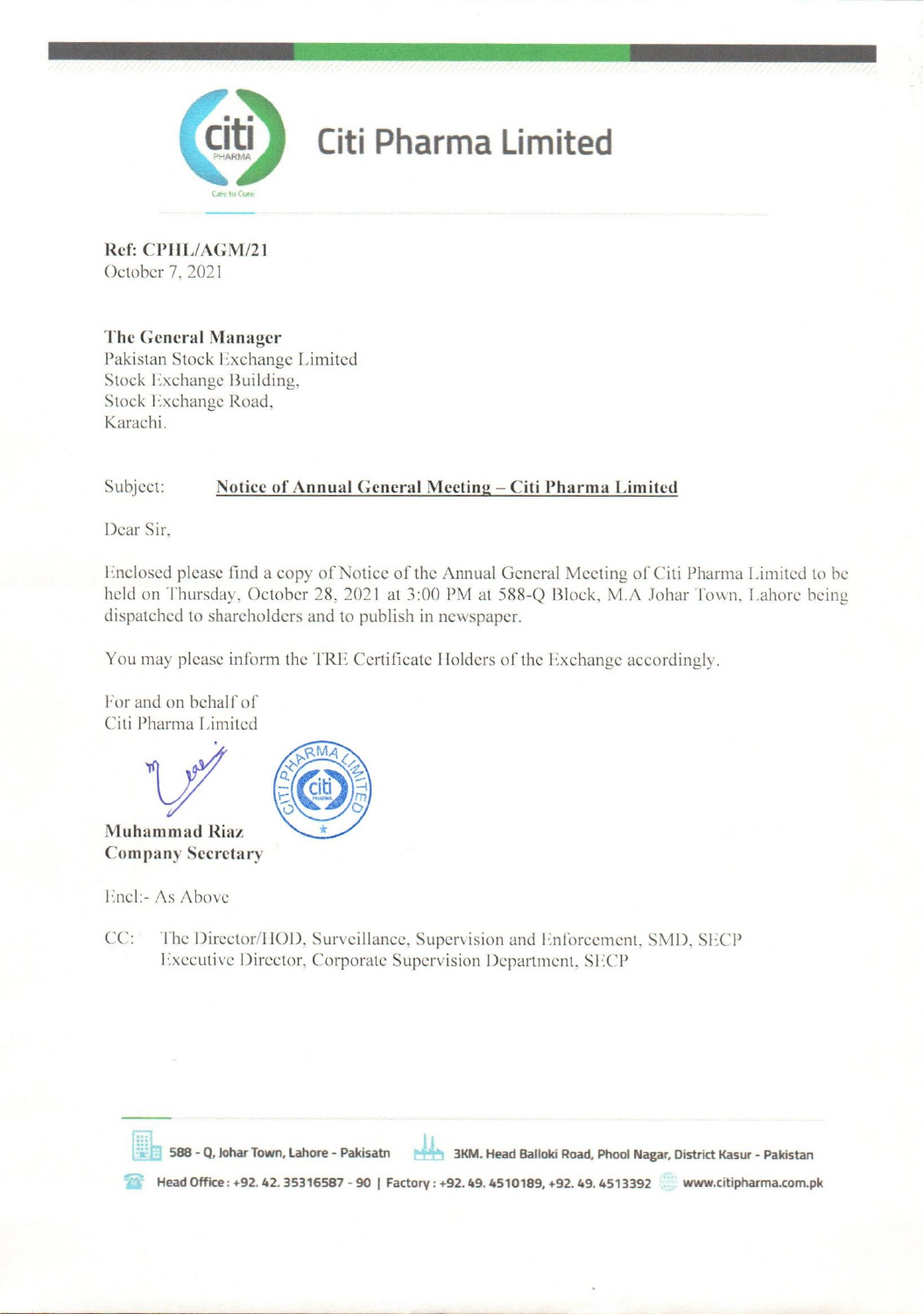

## NOTICE OF ANNUAL GENRAL MEETING

Notice is hereby given to the members that the Annual General Meeting of the Company will be held on October 28, 2021, Thursday, at 3:00 PM at 588- Q Block, M.A Johar Town, Lahore to transact the following businesses:

#### Ordinary Bushiness

- 1. To confirm the minutes of last Extra Ordinary General Meeting (EOGM) held on December 24, 2020.
- 2. To receive, consider and adopt the Audited Financial Statements of the Company for the year ended June 30, 2021 together with Directors' and Auditors' Report thereon.
- 3. To consider and approve final cash dividend  $@$  15% (Rs. 1.5 per share) and Bonus  $@$  10% (10 shares for every 100 shares held) for the year ended June 30, 2021 as recommended by the Board of Directors.
- 4. To appoint statutory auditors Company for the year ending June 30, 2022 and fix their remuneration. The retiring Auditors M/s Aslam Malik & Co. Chartered Accountant, being eligible, have offered themselves for re-appointment at a fee to be mutually agreed and reimbursements of out-of-pocket expenses at actuals.

### Special Business

5. To approve transmission of annual reports including annual audited financial statement, auditor's report, chairman's review, Director's report and notice of annual general meeting to the Company's shareholders electronically through Email/CD/DVD/USB at their registered emails or mailing addresses instead of transmitting the annual reports including annual audited accounts in printed form as allowed under Section 223(6) of the companies Act, 2017.

RESOLVED THAT Company be and is hereby allowed to transmit its annual reports including annual audited financial statements, auditor's report, Chairman's review, Director's report and notice of annual general meeting to Company's shareholders electronically through Email/CD/DVD/USB at their registered emails or mailing addresses, as allowed under Section 223(6) of the companies Act, 2017 instead of transmitting the annual reports including annual audited accounts in printed form.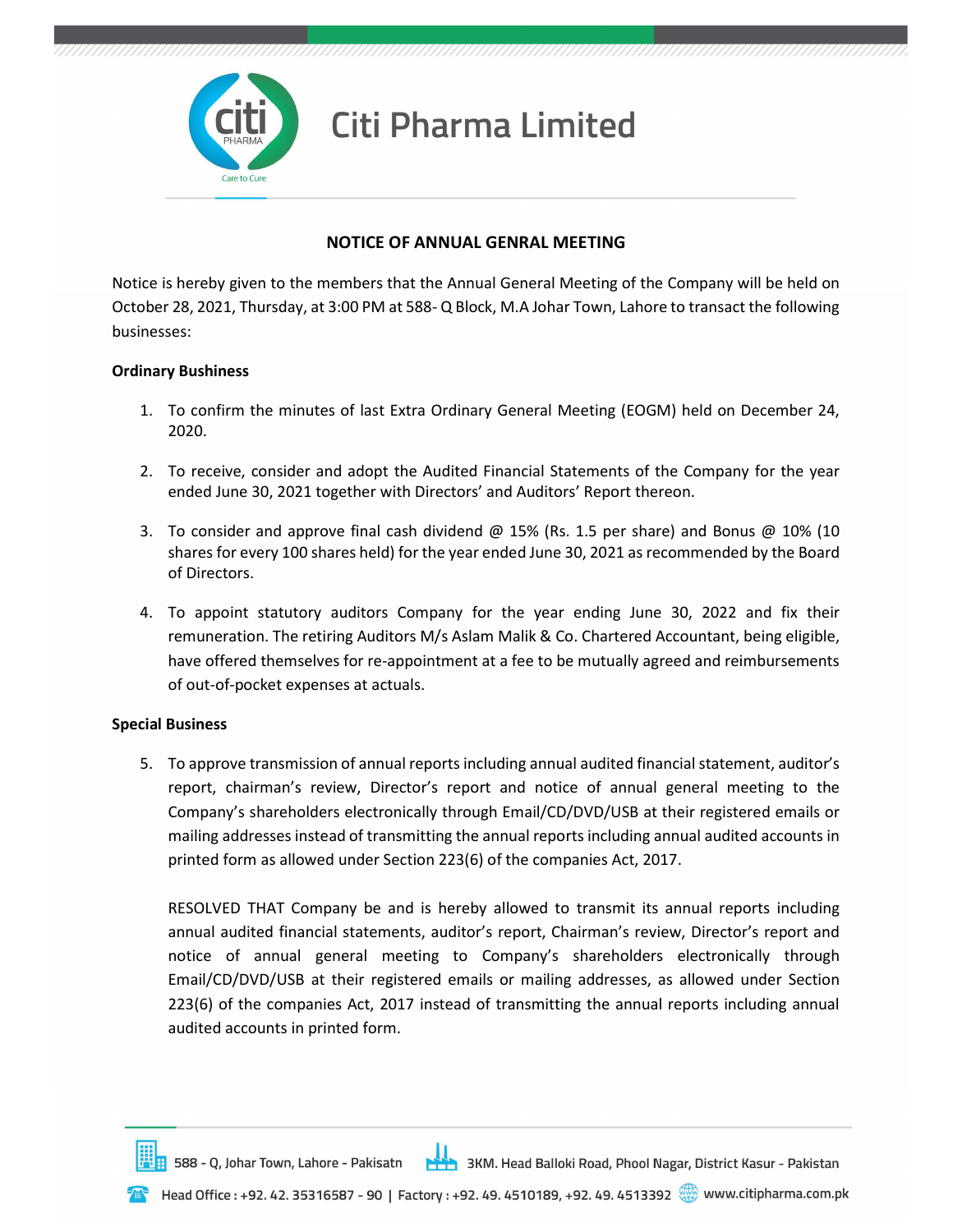

6. To transact any other business with the permission of the Chair.

By the Order of the Board

Muhammad Riaz Company Secretary October 7, 2021 Lahore

Notes

1. Participation in the AGM Proceeds via video conferencing facility:

Due to current COVID-19 situation and for the well-being of the stakeholders the AGM proceedings can also be attended via video conferencing facility only.

Shareholders interested to participate in the meeting are requested to email following information with subject "registration for CITI PHARMA LIMITED AGM" along with valid copy of both sides of computerized National Identity Card (CNIC) at corporate@citipharma.com.pk. Video link and login credentials will be share with only those members whose email containing all the required particulars, are received at least 48 hours before the time of AGM.

Registration to Attend Annual General Meeting through Videos Conferencing Facility

| Closure to establish the right to attend AGM |                                                                                                                                                                          |
|----------------------------------------------|--------------------------------------------------------------------------------------------------------------------------------------------------------------------------|
|                                              | 1. Folio No./ CDC investors A/c No./Sub-A/c No.<br>2. Name of Shareholder (s):<br>3. Cell phone Numbers<br>4. Email Address<br>5. No. of shares held at the date of Book |

Shareholders can also provide their comments and questions for the agenda items of the AGM at the email address corporate@citipharma.com.pk.

### Bool Closure

- 2. The share transfer Books of the Company shall remain closed form October 21, 2021 to October 28, 2021 (both days inclusive) to establish the right to attend annual general meeting and to receive the dividend and Bonus declared.
- 3. A Member entitled to attend, speak and vote at the Annual General Meeting is entitled to appoint another member as his/her proxy to attend, speak and vote on his/her behalf.

588 - Q, Johar Town, Lahore - Pakisatn 3KM. Head Balloki Road, Phool Nagar, District Kasur - Pakistan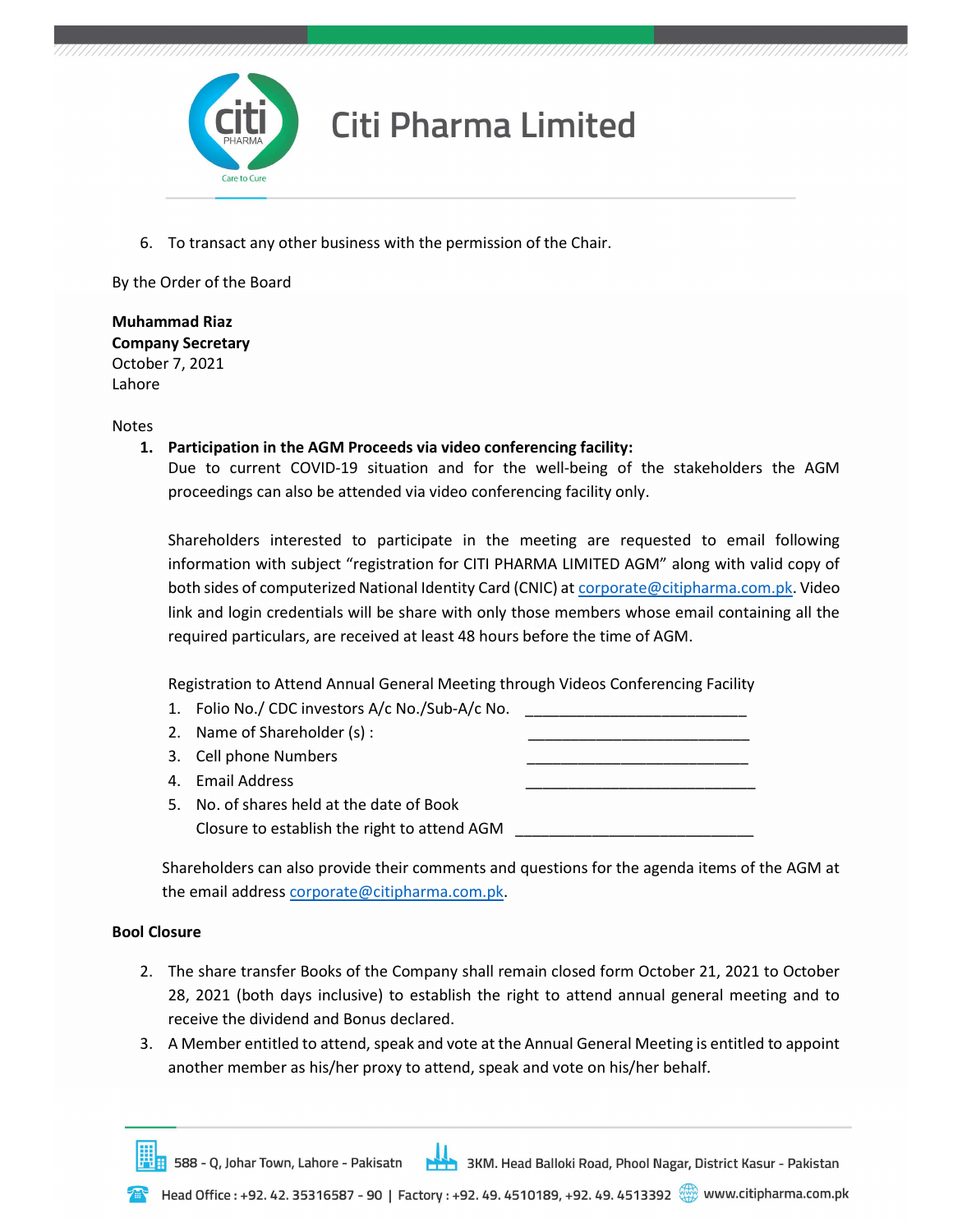

# **Citi Pharma Limited**

- 4. An instrument appointing proxy and the power of attorney or other authority under which it is signed or a notarized certified copy of the power or authority must be deposited at the registered office of the Company at least 48 hours before the time of the meeting. Form of Proxy is enclosed.
- 5. CDC Account Holders will further have to follow the under-mentioned guidelines as laid down in Circular 1 dated 26 January 2000 issued by the Securities Exchange Commission of Pakistan.

### a. For Attending AGM

- I. In case of individuals, the account holder or sub-account holder whose securities and their registration details are uploaded as per the Regulations, shall produce proof of his/her identity by showing original computerized National Identity Card (CINC) at the time of attending meeting.
- II. In case of corporate entity, the Board of Directors' resolution/power of attorney with specimen signature of the nominee shall be produced (unless it has been provided earlier) at the time of meeting.

### b. For Appointing Proxy

- I. In case of individuals, the account holder or sub-account holder whose registration details are uploaded as per the CDC regulations shall submit the proxy form as per the above requirement.
- II. Attested copies of CNIC of the beneficial owners and the proxy shall be furnished with the proxy form. The proxy shall produce this original CNIC at the time of the meeting.

# Electronic Voting:

- I. Members can exercise their right to demand a poll subject to meeting requirements of Section 143 -145 of the Companies Act, 2017 and application clauses of the Companies Postal Ballot Regulations, 2018
- II. Filer and Non-Filer Status

The Government of Pakistan through Finance Act, 2021 in Section 150 of the Income Tax Ordinance, 2001 prescribed the following rates for withholding tax against dividend payments by the companies:

- a. For filers of income tax returns -15%
- b. For non-filer of income tax return 30%

3KM. Head Balloki Road, Phool Nagar, District Kasur - Pakistan 588 - Q, Johar Town, Lahore - Pakisatn